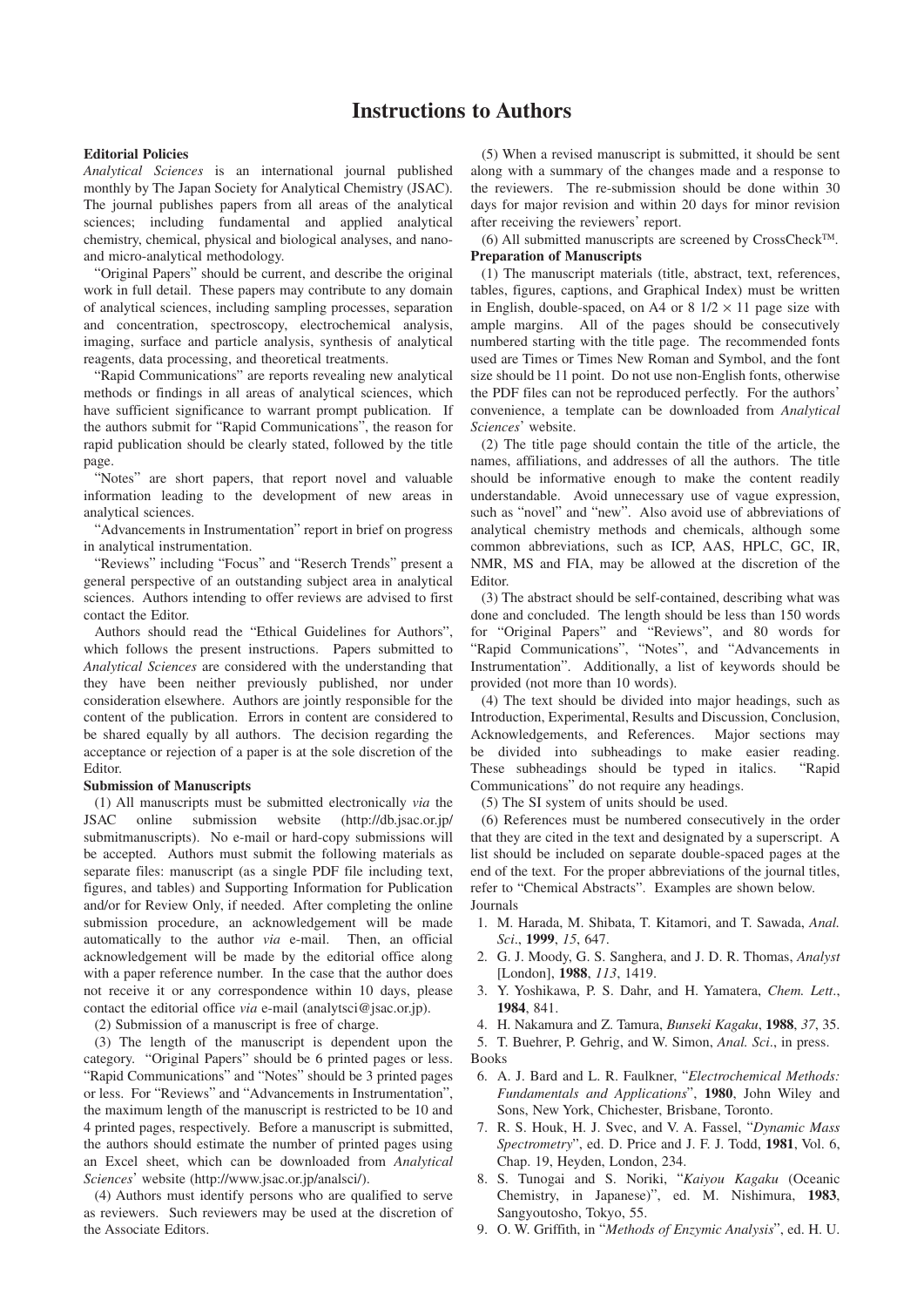Bergmeyer, 3rd ed., **1985**, VCH, Weinheim, 521.

Materials presented at meetings (Proceedings and Abstracts)

10. G. Kolbl, M. Krachler, K. Kalcher, and K. J. Irgolic, in Proceedings of the Fifth International Symposium on Use of Selenium and Tellurium, ed. S. C. Carapella, J. E. Oldfield, and Y. Palmieri, **1994**, STDA, Grimbergen, Belgium, 291.

Reports

- 11. T. V. Raglione and R. A. Hartwick, Abstracts of Papers, Pittsburgh Conference and Exposition on Analytical Chemistry and Applied Spectroscopy, New Orleans, LA, **1988**, Abstract 773.
- 12. JIS K 0119, "*General Rules for X-ray Fluorescence Spectrometric Analysis*", **1987**, Japanese Industrial Standards Committee, Tokyo.

Patents

- 13. G. E. Erlemann and H. Ippen, Swiss Patent Application, **1968**, 18964.
- 14. H. F. Lockwood, U. S. Patent, **1965**, 3759835; [Chem. Abstr., **1970**, *73*, 46241q].
- 15. E. L. Dorr, U. S. Patent, **1960**, 2921952; [*Angew. Chem*., **1967**, *79*, 520].

**Websites** 

- 16. Database of Natural Matrix Reference Materials, Compilation prepared by International Atomic Energy Agency (IAEA), http://www.iaea.org/programmes/nahunet/e4/nmrm/browse.htm. Personal communications should be avoided, but if necessary,
- they may be referred. 17. Private communication, S. Fujiwara (Kanagawa University), Dec. 20, 1988.

(7) Tables should be prepared separately. The title of a table should be placed at the top. Lengthy tables should be avoided. Number the tables consecutively with Arabic numerals in the order in which they appear in the text.

(8) Figures should be prepared with large lettering and heavy lines that will be legible when printed. Their height must not exceed 25 cm. Only one figure should be drawn on a page. The printed quality of the figures submitted should be high enough to be suitable for digital scanning. Figures should be numbered in the order in which they appear in the text. Their captions must be listed on separate pages. Color prints will be accepted, but are at the authors' expense.

(9) In figures and tables, the letter " $\prime$ " should be used as a separator between the label and unit (*e.g*. Concentration/mol dm–3). The fraction indicator, such as % and ppm, should be preceded with "," (*e.g*. Yield, %).

(10) A simple and informative figure in color should be prepared for a Graphical Index (GI). This figure should be entirely original. Adjust its size for GI to be 5 cm long and 8 cm wide. After the manuscript is accepted, the authors will be requested to submit a final manuscript along with the GI file. The figure must be saved in the JPEG, PNG or TIFF format at 300 dpi. To prepare the GI, see the journal website (http://www. jsac.or.jp/analsci/).

#### **Supporting Information**

Extensive tables, figures, and other materials (including highresolution color photographs, crystallographic data, *etc*.) may be

included in the Web edition as "Supporting Information (SI) for Publication". SI for Publication will not be part of the printed article, but can be accessed separately on the Web by readers. At the time the manuscript is first submitted, the authors should provide SI for Publication as a single PDF file that is separate from the primary manuscript. The file size should not exceed 5 MB. A statement of the availability of SI for Publication should appear in the text before the references section as

Supporting Information: (Describe concisely what is in the material). This material is available free of charge on the Web at http://www.jsac.or.jp/analsci/.

Figures, tables, equations, *etc*. provided in SI should be labeled as Fig. S1, Table S2, Eq. (S3), *etc*., and should be cited in the text as "Fig. S1 (Supporting Information)" or "Tables S2 – S4 (Supporting Information)".

Authors are required to submit any materials that are needed for review, *e.g*., papers relevant to the manuscript that are in press or have been submitted, as "SI for Review Only". SI for Review Only should also be prepared using the PDF format and the number and the total size of the files should not exceed three and 15 MB, respectively.

#### **Accepted Manuscripts**

An accepted manuscript is one that has been peer-reviewed and accepted for publication. Before undergoing English proofreading, technical editing, formatting for publication and author proofing, it may be published as an "Advance Online Publication" at the journal's Web site prior to release of the journal issue. In the meantime, after revising the manuscript according to any and all editorial suggestions, the authors will be requested to submit a final manuscript along with the Graphical Index (GI) file. The figure for the GI should be prepared to be 5 cm long and 8 cm wide and saved in the JPEG, PNG or TIFF format at 300 dpi.

When a galley proof is sent, the authors should check and send it back within 48 hours by e-mail or FAX. Otherwise, the manuscripts can only be published by permission of the Editor. **Copyright**

The Japan Society for Analytical Chemistry (JSAC) holds the copyright to all contents published in *Analytical Sciences*. A copyright transfer form is sent with the galley proof and is required for publication. This form should be returned to JSAC with the galley proof. Republication or reproduction of any material appearing in *Analytical Sciences* is permitted under license from JSAC.

## **Reprints**

The authors will receive an order form for reprints along with a copyright transfer form. Orders of reprints are limited to sets of 50 reprints. Reprint order from authors would be GREATLY appreciated!

#### **Corrections**

Corrections to a paper published within 6 months are to be sent to the Editor, and they will be published in an Errata section after permission by the Editorial Committee.

#### **Subscription**

The annual rate for overseas subscription is US\$130 for personal use and US\$260 per institution. Both include surface mail postage. Airmail postage is at US\$70 extra per volume.